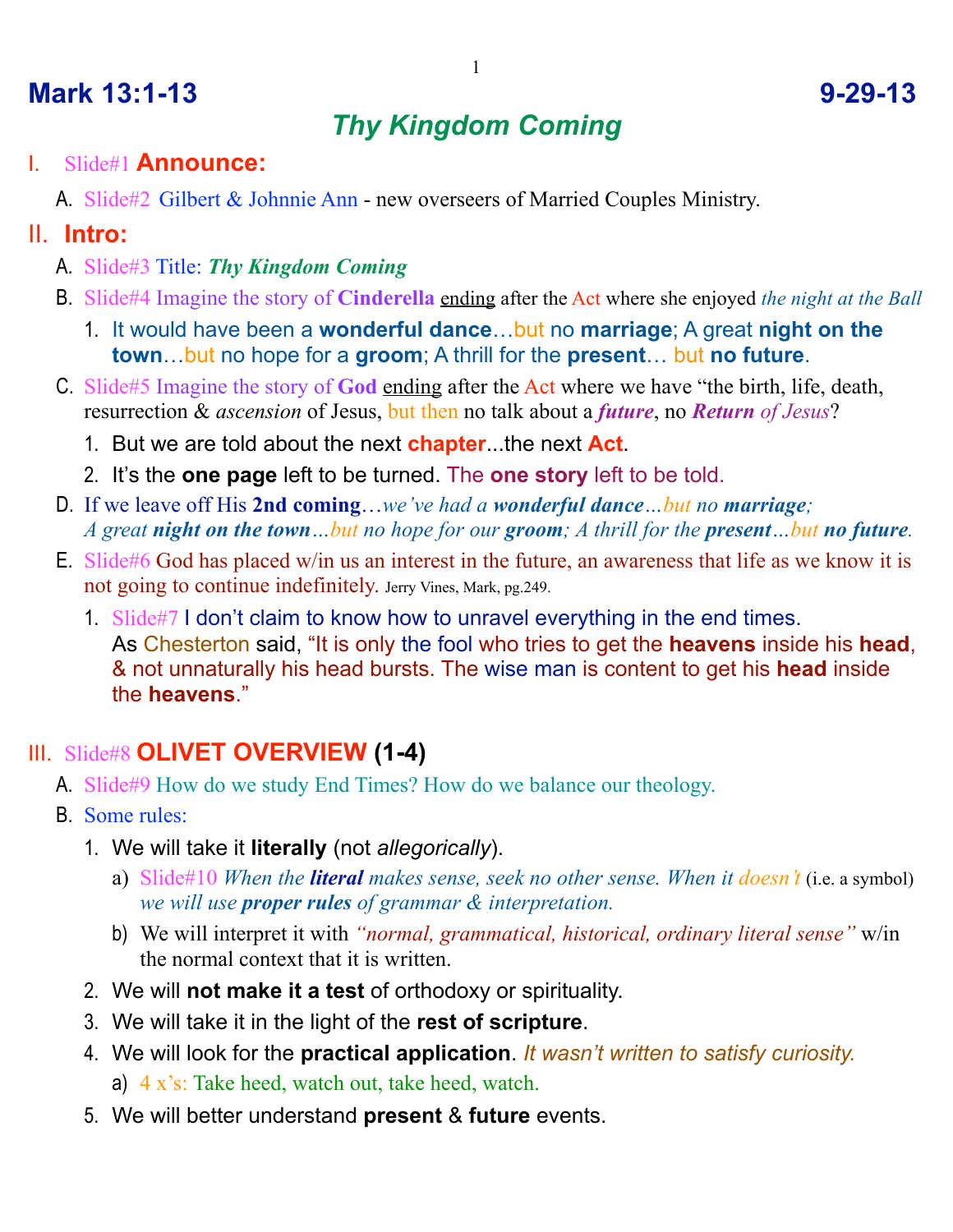- 6. Slide#11 We will **not** hold a **narcissistic** & **self-centered** eschatology. *i.e. anything that happens to America, "it must be the end".*
- 7. Slide#12 We will **not** set dates.
- 8. Slide#13 We will not be **obsessed** by it nor **ignore** it.
- 9. Slide#14 We will note the **Jewish** atmosphere of the discourse. [Israel/church]
	- a) We have 4 Jewish men, asked a Jewish Rabbi, about a Jewish Temple. He warned them of: false Messiah's, referred to Jewish courts & trials, & talked about fleeing Judea. And remember this *tribulation to come* was called *the time of Jacob's trouble* Jer.30:7.
- C. Slide#15 The **chapter** overview: *The Beginning of the Tribulation* (5-13); *The Middle of the Tribulation* (14-23); *The End of the Tribulation* (24-27) [See vs.8,14(Dan.12:11),24]
	- 1. Note: Rapture not discussed until vs.32-37.
	- 2. We will just take the *1st section* this morning.
- D. Slide#16,17 WHAT WERE THEY SEEING?
- E. The Stones Some were 40' long, 12' high, & 18' wide. Reckoned to be 660 tons.
- F. The Buildings The building covered approximately 1/6th of the city.
	- 1. John 2:20 says Herod's temple was already been under construction **46 years**. a) Completed in 64ad.
	- 2. It was considered one of the **great wonders** of the Roman World.
	- 3. Josephus quote, "The exterior of the building wanted nothing that could astound either mind or eye. For, being covered on all sides with massive plates of gold, the sun was no sooner up than it radiated so fiery a flash that persons straining to look at it were compelled to avert their eyes, as from the solar rays. To approaching strangers it appeared from a distance like a snow-clad mountain; for all that was not overlaid with gold was of purest white." Josephus, War, V.5.6.

#### G. Slide#18,19 WHAT WERE THEY *NOT* SEEING?

- H. (2) The destruction prophesied.
	- 1. Jesus already gave his assessment of the temple. Jewish leaders had defiled it. Jesus departed from it & left it desolate (the ultimate failure of the Jews...to know God in a personal way).
	- 2. The Romans destroyed it in 70 ad led by General Titus.
		- a) According to the Historian Josephus, over a million people were killed, mostly through starvation; nearly 100,000 were taken captive.
- I. (3) Here we get the title of the Olivet discourse. [Note inner circle  $+1$ ]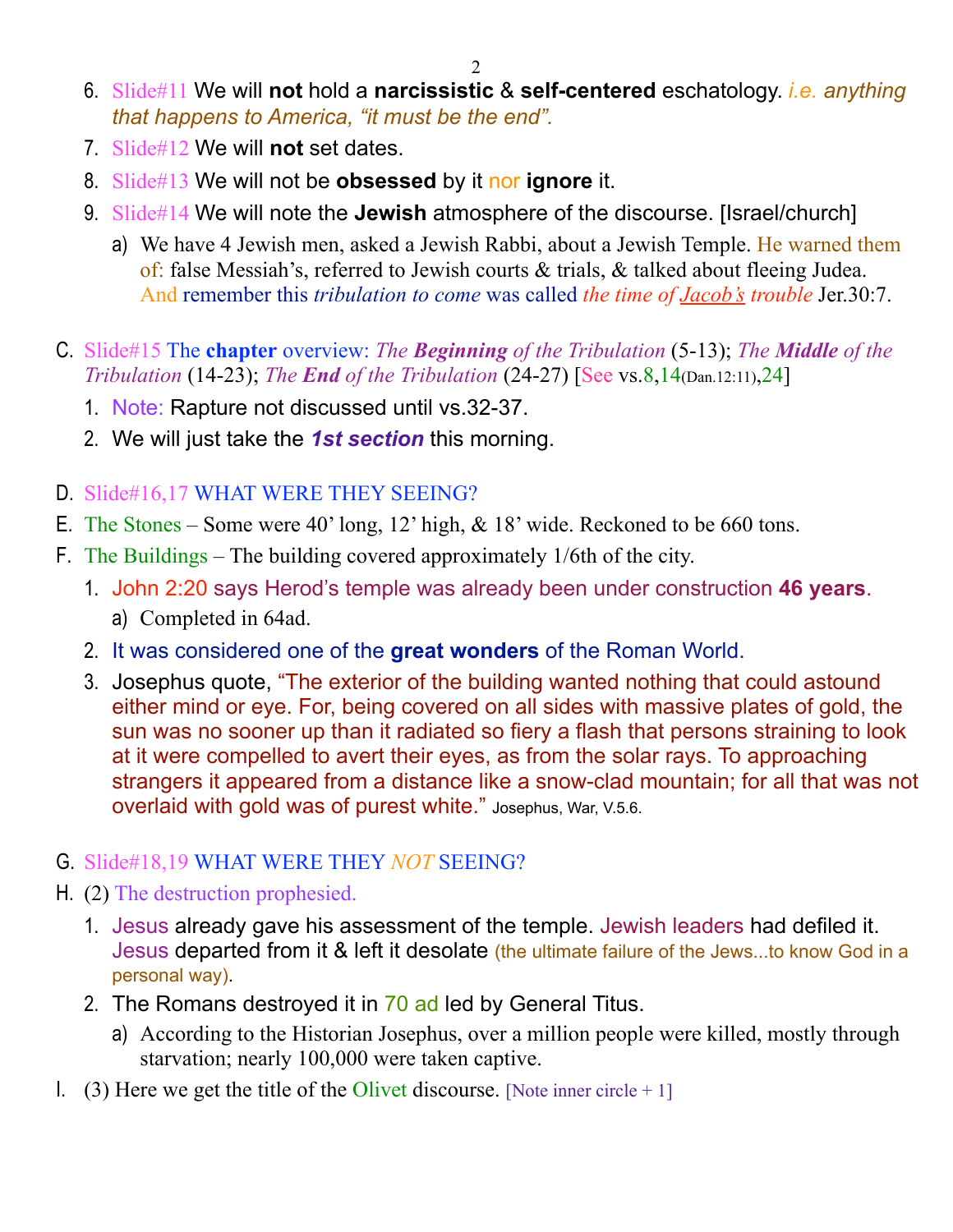- J. (4) Actually 3 questions we see in Mt. 24:3 Now as He sat on the Mount of Olives, the disciples came to Him privately, saying, "Tell us, **when** will these things be? And **what** will be the sign of Your coming, and of **the end** of the age?"
	- 1. The questions weren't really being asked **the right way**, because they still had many *political overtones* in their questions.
		- a) e.g. in Acts 1:6 (post Res.) they were still asking, "Lord, will You at this time restore the kingdom to Israel?"
		- b) It is like the boy asking his father, "Daddy, why does the sun shine in the **daytime** when we don't need it, & not at **night** when we do?"
		- c) That kind of question is **difficult** to answer, not because the answer is hard, but because the question is so wrong.

#### IV. Slide#20 **SPIRITUAL DECEPTION (5,6)**

- A. Slide#21 Jesus' aim wasn't to *satisfy their curiosity about the future* (or ours) but *to encourage their faith & help them face the challenges that lie ahead. \*\*\**
	- 1. A photographer has the ability to make two objects, 1 in the foreground, one in the background both come into focus.
		- a) That's what Jesus does here: w/an event in ad 70 & an event to come...*The Tribulation*.
- B. Take heed Watch, keep your eyes open, evaluate, test, try the spirits, bring everything to the test.
	- 1. The predominate note of the age will be one of **deceit** & **confusion**.
- C. Slide#22 Signs of the beginning of the Tribulation (8)
	- 1. Don't get these mixed up w/*signs of His Coming*. These are only the *beg of sorrows.*
- D. The signs are: Spiritual Deception; International Disruption; Physical Destruction; & Religious Discrimination.
	- 1. Though these have always been with us, obviously they will *accelerate*.
	- 2. So under our banner of **Spiritual Deception** we're warned against False Christ's.
- E. FALSE CHRIST'S
- F. Pages of history are filled w/tragic stories of *False Messiah's, False Prophets, & their enthusiastic disciples*.
	- 1. How easy it is for people to follow popular leaders w/their simple but erroneous solutions for the problems of life.
	- 2. 1 Jn.2:18 Little children, it is the last hour; and as you have heard that **the Antichrist** is coming, even now **many antichrists** have come, by which we know that it is the last hour.
	- 3. These *anti-Christ's* are not someone who is *against* Christ, but who appears *instead of* Christ.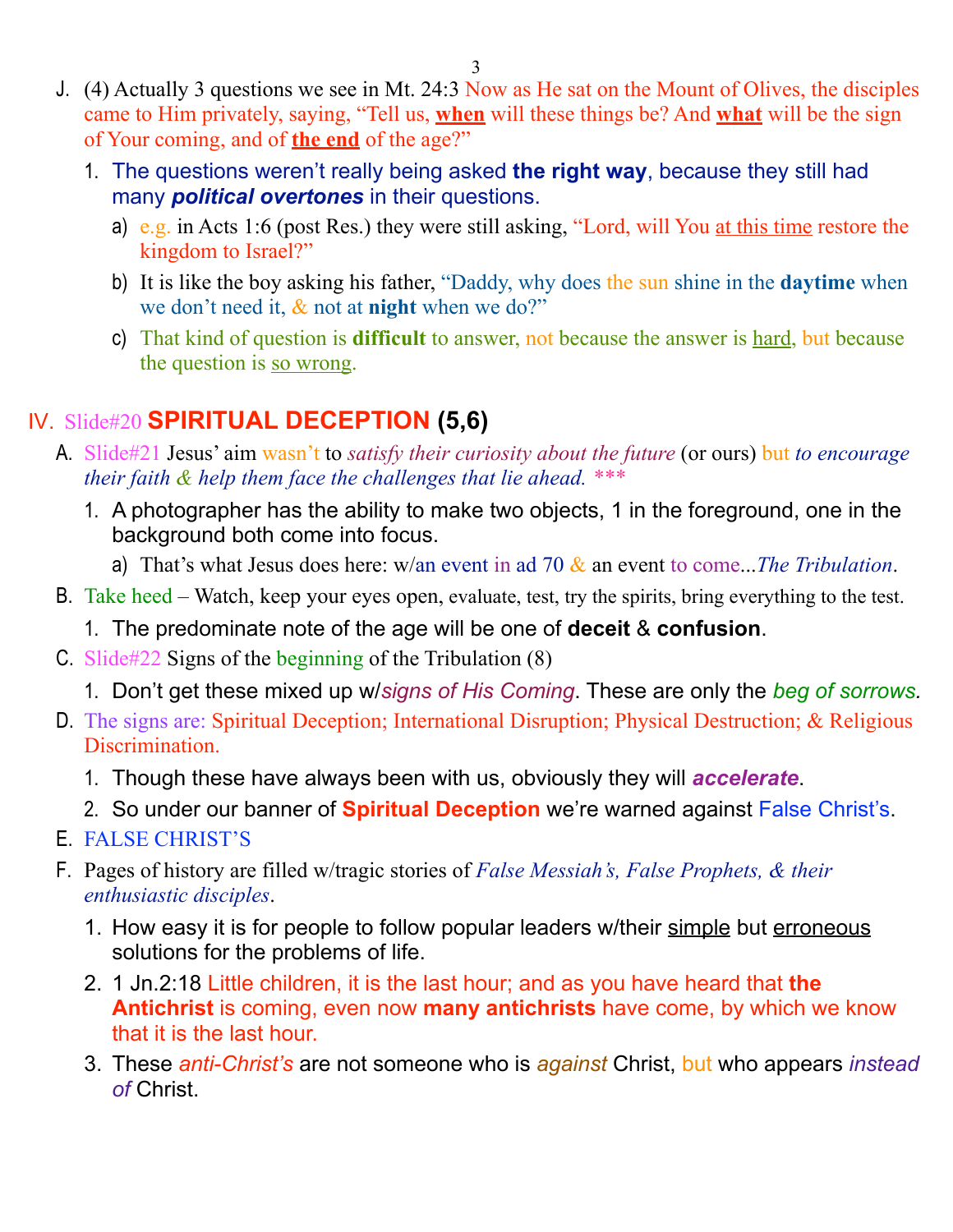- a) These include the *false Jesus of the cults*; the *false Jesus of the gurus of eastern religion*; the *false Jesus of liberal theologians*.
- b) Their basic message is *anti-Christian* in that they reject the true Christ.
- c) Don't be deceived because they use the same terms or names. Their Christ is an impostor.

#### V. Slide#23 **INTERNATIONAL DISRUPTION (7,8a)**

- A. The Roman Empire had enjoyed a measure of peace for many years…but it wouldn't last.
	- 1. Slide#24 They are about to move from (peace) *Pax Romana* to getting the *ax Romana*.
- B. Nation against nation...kingdom against kingdom speaks of not a specific war or wars, but instead *a general course of the age*. Continual turmoil among nations. *Totally sounds like our day.*
- C. As the *American writer, historian, philosopher* **Will Durant** wrote, "In the last 3,421 years of recorded history only 268 have seen no war."

# VI. Slide#25 **PHYSICAL DESTRUCTION (8b)**

- A. EARTHQUAKES
- B. You want to get away from earthquakes? The best continent to live on would be…*Antarctica*.
	- 1. Although they do have small *icequakes* (ice sheets shift, not land mass).
- C. To stay in America? Then try Florida & North Dakota.
- D. Slide#26 There have always been earthquakes but *in various places* means *"from place to place, everywhere, here & there"* (LKGNT).
	- 1. According to the US Geological Survey there are approximately **1,000,000** earthquakes around the world every year. Of these approximately **1/10** are large enough to be *felt by humans*. So on any day there will be on average **275** earthquakes around the world that can be felt.
	- 2. Each year in So Calif we get about **10,000** earthquakes.

#### E. Slide#27 FAMINE

- F. Famine is *an extreme scarcity of food*. **1 in 8** in our world live in *chronic undernourishment*.
	- 1. Famine is often left behind in a wars wake.
	- 2. Famine is also caused by man's abuse of the environment.
	- 3. Famine is also can be sent by God as a judgment.
- G. *Famine Redefined* (from *Rich Christians in an Age of Hunger*) quote pg.8.
- H. Does the world produce enough food to feed everyone?
	- 1. The world produces enough food to feed everyone. World agriculture produces 17 percent more calories per person today than it did 30 years ago, despite a 70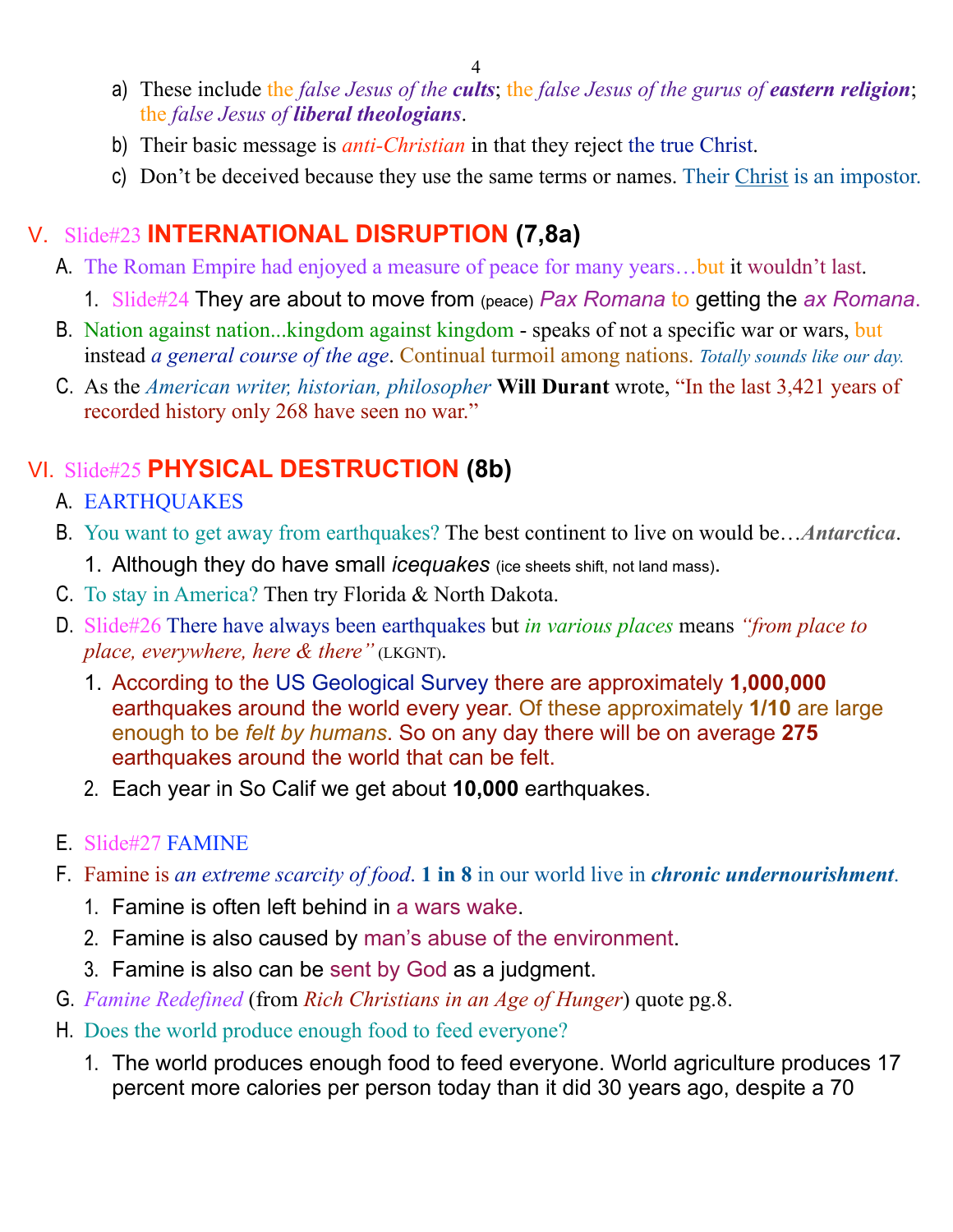percent population increase. [show *mud cookies* from Hinch market]

- I. Slide#28 BEGINNING OF SORROWS (sorrows = Lit. *birth pangs*)
- J. Birth pangs of course come suddenly, build gradually, & then lead to terrible sorrow.
	- 1. 1 Thes.5:3,4 Peace and safety! then sudden destruction comes upon them, as labor pains upon a pregnant woman. And they shall not escape.
- K. So, **political** & **geological disruption** will give false prophets & false Christ's great opportunity to deceive people.

#### VII. Slide#29 **RELIGIOUS DISCRIMINATION (9-13)**

- A. Not only were the believers to take heed  $&$  avoid deceivers... but were also to take heed to *themselves*.
	- 1. Why? Because they would face increasing **opposition** & **persecution** from 2 main sources: *Official* & *Personal*.
- B. OFFICIAL (9-11)
- C. Persecution would begin in the **local** Jewish courts & synagogues.
- D. But then they would move to the **higher courts**.
	- 1. Note: this happened in *the book of Acts*. Persecution started in the **local courts:** Sanhedrin & High Priest (Acts ch's.4,5,7); Herod (12); Magistrates in Philippi (16); Felix (23); Festus (24); King Agrippa (25); **all the way up to Caesar**.
- E. They were to use these at opportunities to witness...for a testimony to them (9b).
	- 1. Slide#30 *Persecution would only result in Proclamation.*
		- a) **Pastor Saeed** in Evan Prison in Iran, I heard has led over 30 in prison to Christ.
		- b) Our friend **Dan Jones** in Alamos Mexico thrown into prison for 9 months? Led men to Christ  $\&$  now is the only pastor allowed to go in  $\&$  evangelize.
		- c) Whether Paul before Agrippa; Peter & John before the Sanhedrin, or Martin Niemoller before Hitler...*Persecution results in Proclamation.*
	- 2. Slide#31 Tertullian to his persecutors, "We multiply whenever we are mown down by you. The **blood of Christians** is **seed**."
- F. Of course **this last century** saw more Christian persecution & martyr's then in all prior centuries…**put together**.
- G. (10) Gospel preached to all nations
	- 1. Does this destroy the teaching of the imminent return of Christ? (i.e. He can't return until…)
	- 2. If this is spoken in the midst of the beginning of the tribulation, then **by the end** of the tribulation I believe there will be salvations from *every Tribe, Tongue & Nation*.
		- a) Isn't necessary before *the Rapture*. See Rev.7:9,14; 14:6,7